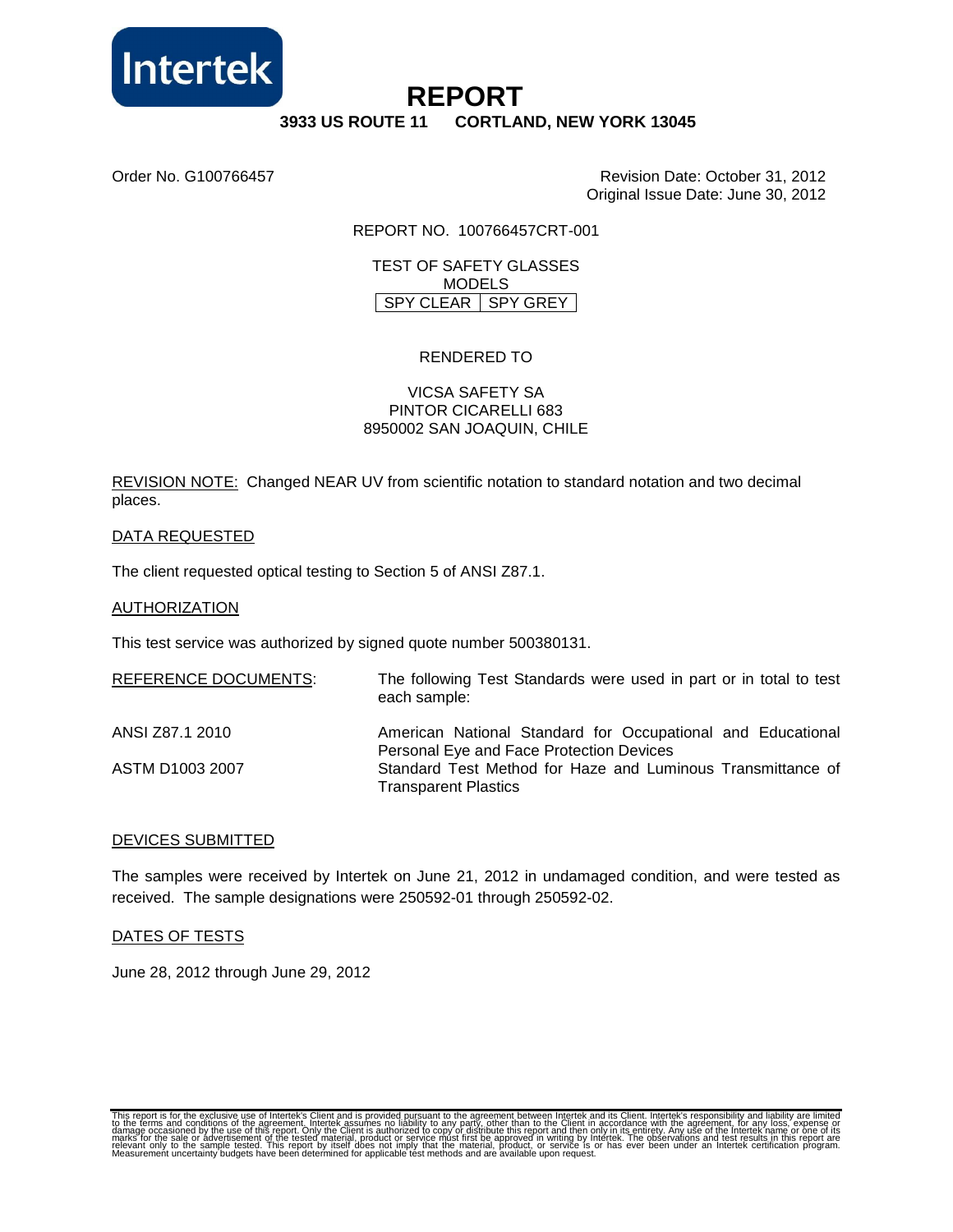

## EQUIPMENT LIST

| <b>Equipment Used</b>              | Model Number | Control<br>Number | Calibration<br>Date | Calibration<br>Due Date |
|------------------------------------|--------------|-------------------|---------------------|-------------------------|
| <b>Optronics Spectroradiometer</b> | OL750D       | E288              | 06/28/12            | 06/30/12                |
| Gardner Hazemeter                  | <b>XL211</b> | N328              | 06/28/12            | 07/28/12                |
| Extech Hygrothermometer            | 445703       | T <sub>1357</sub> | 10/26/11            | 10/26/12                |
| Extech Hygrothermometer            | 445703       | T <sub>1355</sub> | 10/29/11            | 10/29/12                |
| Intertek 100ft Goniometer          | ΝA           | N060              | 08/12/11            | 08/12/12                |

## **TESTS**

## Section 5.1.1 Optical Quality:

Lenses shall be free of striae, bubbles, waves and other visible defects which would impair their optical quality.

## Section 5.1.2 Luminous Transmission:

Clear lenses shall have a luminous transmission of not less than 85%. Clear and Filter lenses shall be labeled in accordance with Table 4a of ANSI Z87.1. Plano and prescription lenses shall comply with Tables 6 – 10 of ANSI Z87.1 where applicable.

#### Section 5.1.3 Haze:

Clear and plano lenses shall not exhibit more than 3% haze.

#### Section 5.1.4 Refractive Power, Astigmatism, Resolving Power, Prism and Prism Imbalance:

Lenses shall meet the tolerances for Refractive Power, Astigmatism and Resolving power as specified in Table 1 of ANSI Z87.1. Lenses shall meet the tolerances for Prism and Prism Imbalance as specified in Table 2 of ANSI Z87.1.

| Table 1: Tolerance on Refractive Power, Astigmatism and Resolving Power |                         |                |                        |  |  |  |  |
|-------------------------------------------------------------------------|-------------------------|----------------|------------------------|--|--|--|--|
| <b>Protector</b>                                                        | <b>Refractive Power</b> | Astigmatism    | <b>Resolving Power</b> |  |  |  |  |
| Spectacle                                                               | $\pm 0.06$ D            | $\leq 0.06$ D  | Pattern 20             |  |  |  |  |
| Goggle                                                                  | $\pm 0.06$ D            | $\leq 0.06$ D  | Pattern 20             |  |  |  |  |
| <b>Faceshield Windows</b>                                               | No Requirement          | No Requirement | Pattern 20             |  |  |  |  |
| <b>Welding Helmet Lenses</b>                                            | $\pm 0.06$ D            | $\leq 0.06$ D  | Pattern 20             |  |  |  |  |

| Table 2: Tolerance on Prism and Prism Imbalance |                         |                                     |                          |                                     |  |  |  |
|-------------------------------------------------|-------------------------|-------------------------------------|--------------------------|-------------------------------------|--|--|--|
| <b>Protector</b>                                | <b>Prism</b>            | <b>Vertical</b><br><b>Imbalance</b> | <b>Base In Imbalance</b> | <b>Base Out</b><br><b>Imbalance</b> |  |  |  |
| Spectacle                                       | ≤ 0.50 $\triangle$      | $\leq$ 0.25 $\triangle$             | ≤ 0.25 $\triangle$       | ≤ 0.50 $\triangle$                  |  |  |  |
| Goggle                                          | $\leq$ 0.25 $\triangle$ | $\leq$ 0.125 $\triangle$            | ≤ 0.125 $\triangle$      | ≤ 0.50 $\triangle$                  |  |  |  |
| Faceshields                                     | $\leq$ 0.37 $\triangle$ | $\leq$ 0.37 $\triangle$             | ≤ 0.125 $\triangle$      | ≤ 0.75 $\triangle$                  |  |  |  |
| Welding Lenses                                  | ≤ 0.50 $\triangle$      | $\leq$ 0.25 $\triangle$             | ≤ 0.25 $\triangle$       | ≤ 0.75 $\triangle$                  |  |  |  |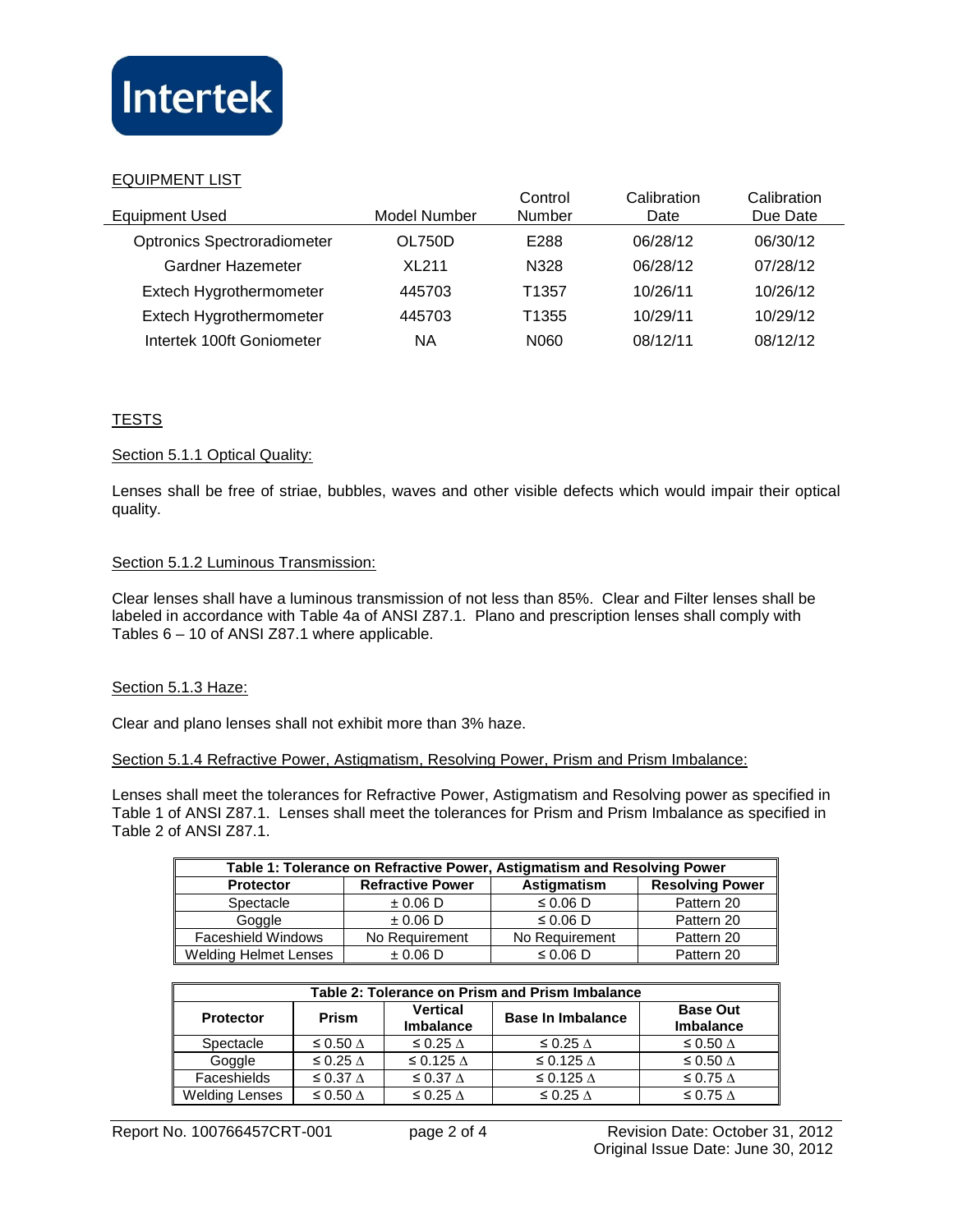

## RESULTS OF TEST

L,

 $\overline{a}$ 

|                              | Section 5.1.1 Optical Quality:                                                                                                                                                                        |                     |              |                     |              |                 |                  |              |           |  |
|------------------------------|-------------------------------------------------------------------------------------------------------------------------------------------------------------------------------------------------------|---------------------|--------------|---------------------|--------------|-----------------|------------------|--------------|-----------|--|
| <b>Control Number</b>        |                                                                                                                                                                                                       | <b>Model Number</b> |              |                     |              |                 | <b>Notes</b>     | Pass/Fail    |           |  |
| 250592                       |                                                                                                                                                                                                       | Clear               |              |                     |              |                 |                  | Pass         |           |  |
| 250592                       |                                                                                                                                                                                                       | Grey                |              | None                |              |                 |                  |              | Pass      |  |
|                              | Section 5.1.2 Luminous Transmission:<br><b>Percent Transmittance</b>                                                                                                                                  |                     |              |                     |              |                 |                  |              |           |  |
| <b>Control Number</b>        |                                                                                                                                                                                                       | <b>Model Number</b> |              | Left Eye            |              |                 | <b>Right Eye</b> | Pass/Fail/NA |           |  |
| 250592                       |                                                                                                                                                                                                       | Clear               |              | 91.6                | 91.6         |                 | Pass             |              |           |  |
| 250592                       |                                                                                                                                                                                                       | Grey                |              | 9.93                |              | 10.5            |                  |              | <b>NA</b> |  |
| Section 5.1.3 Haze:          |                                                                                                                                                                                                       |                     |              |                     | Percent Haze |                 |                  |              |           |  |
| <b>Control Number</b>        |                                                                                                                                                                                                       | <b>Model Number</b> |              | Left Eye            |              |                 | <b>Right Eye</b> | Pass/Fail/NA |           |  |
| 250592                       |                                                                                                                                                                                                       | Clear               |              | 0.68                |              | 0.68            |                  | Pass         |           |  |
| 250592                       |                                                                                                                                                                                                       | Grey                |              | 0.52                | 0.40         |                 | Pass             |              |           |  |
| Control<br>Number            | Section 5.1.4 Refractive Power, Astigmatism, Resolving Power<br><b>Refractive Power</b><br>Astigmatism<br>Resolving<br><b>Model Number</b><br>(diopeters)<br>(diopeters)<br>Power<br>Pass/Fail<br>Eye |                     |              |                     |              |                 |                  |              |           |  |
| 250592                       | Clear                                                                                                                                                                                                 |                     | Left         | 0.03                |              | 0.04            |                  | 48           | Pass      |  |
|                              |                                                                                                                                                                                                       |                     | Right        | 0.03                | 0.04         |                 | 48               |              |           |  |
| 250592                       | Left<br>Grey<br>Right                                                                                                                                                                                 |                     |              | 0.03<br>0.02        | 0.05<br>0.05 |                 | 48<br>48         | Pass         |           |  |
|                              | Section 5.1.4 Prism and Prism Imbalance                                                                                                                                                               |                     |              |                     |              |                 |                  |              |           |  |
|                              |                                                                                                                                                                                                       |                     |              | Vertical<br>Base in |              | <b>Base Out</b> |                  |              |           |  |
| Control                      | Model                                                                                                                                                                                                 |                     | Prism        | Imbalance           |              | Imbalance       | Imbalance        |              |           |  |
| Number                       | Number                                                                                                                                                                                                | Eye                 | $(\Delta)$   | $(\Delta)$          |              | $(\Delta)$      | $(\Delta)$       |              | Pass/Fail |  |
| 250592                       | Clear                                                                                                                                                                                                 | Left                | 0.18         | 0.06                |              | 0.00            | 0.00             |              | Pass      |  |
|                              |                                                                                                                                                                                                       | Right               | 0.23         |                     |              |                 |                  |              |           |  |
| 250592                       | Grey                                                                                                                                                                                                  | Left<br>Right       | 0.18<br>0.14 | 0.00                |              |                 | 0.06             |              | Pass      |  |
| <b>Transmittance Ratings</b> |                                                                                                                                                                                                       |                     | .            |                     |              |                 |                  |              |           |  |

| Control       | Model  |               | Visible Light<br>Transmittance |         |        | UV Transmittance (%) |         |
|---------------|--------|---------------|--------------------------------|---------|--------|----------------------|---------|
| <b>Number</b> | Number | Eve           | (%)                            | L-Scale | Far UV | Near UV              | U-Scale |
| 250592        | Clear  | Left<br>Right | 91.6<br>91.6                   | Clear   | 0.00   | 0.00                 | U6      |
| 250592        | Grev   | Left<br>Right | 9.93<br>10.5                   | L3      | 0.00   | 0.00                 | U6      |